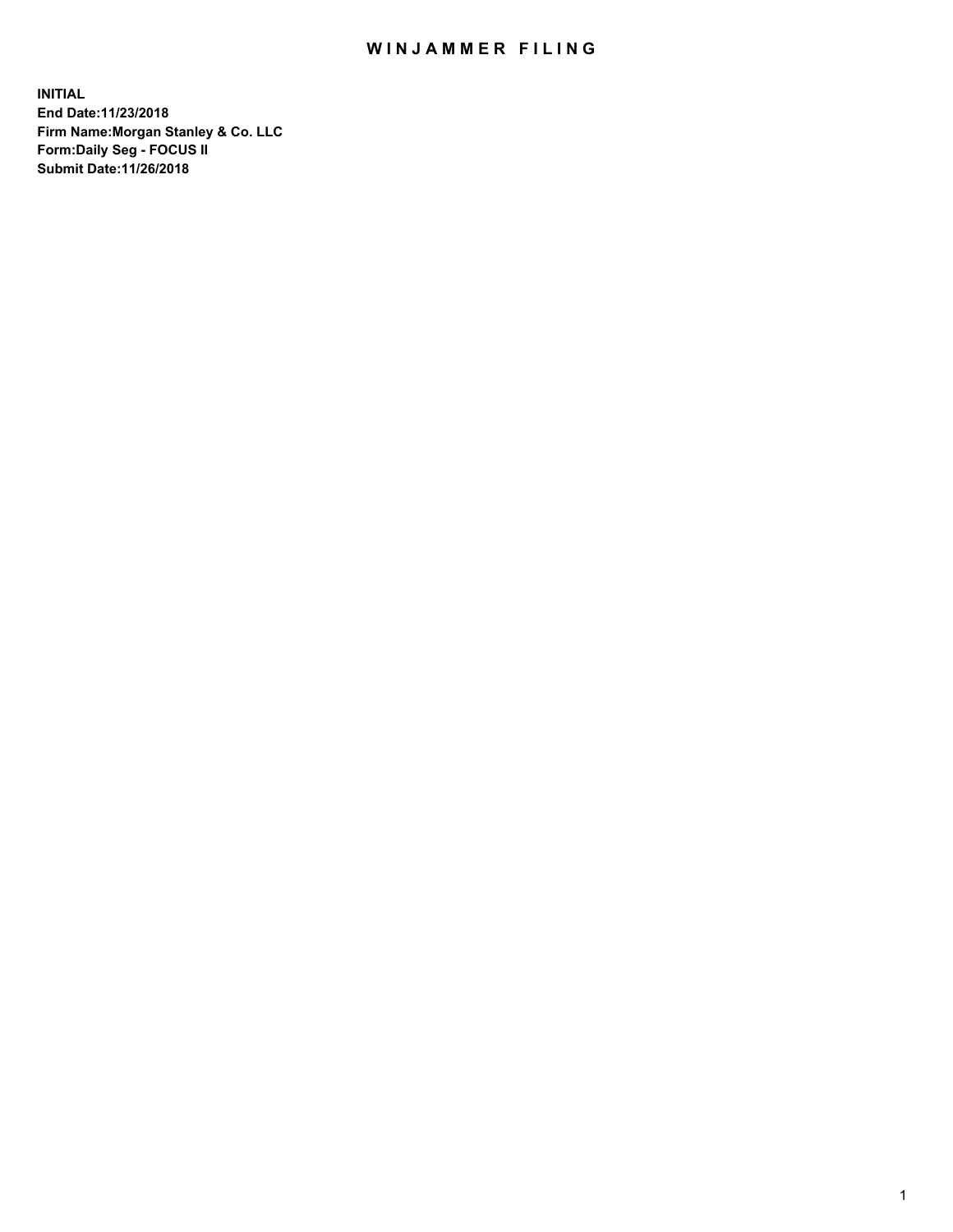**INITIAL End Date:11/23/2018 Firm Name:Morgan Stanley & Co. LLC Form:Daily Seg - FOCUS II Submit Date:11/26/2018 Daily Segregation - Cover Page**

| Name of Company                                                                                                                                                                                                                                                                                                                | Morgan Stanley & Co. LLC                                    |
|--------------------------------------------------------------------------------------------------------------------------------------------------------------------------------------------------------------------------------------------------------------------------------------------------------------------------------|-------------------------------------------------------------|
| <b>Contact Name</b>                                                                                                                                                                                                                                                                                                            | <b>Ikram Shah</b>                                           |
| <b>Contact Phone Number</b>                                                                                                                                                                                                                                                                                                    | 212-276-0963                                                |
| <b>Contact Email Address</b>                                                                                                                                                                                                                                                                                                   | Ikram.shah@morganstanley.com                                |
| FCM's Customer Segregated Funds Residual Interest Target (choose one):<br>a. Minimum dollar amount: ; or<br>b. Minimum percentage of customer segregated funds required:% ; or<br>c. Dollar amount range between: and; or<br>d. Percentage range of customer segregated funds required between:% and%.                         | 280,000,000<br><u>0</u><br>0 <sub>0</sub><br>00             |
| FCM's Customer Secured Amount Funds Residual Interest Target (choose one):<br>a. Minimum dollar amount: ; or<br>b. Minimum percentage of customer secured funds required:% ; or<br>c. Dollar amount range between: and; or<br>d. Percentage range of customer secured funds required between: % and %.                         | 140,000,000<br><u>0</u><br>0 <sub>0</sub><br>0 <sub>0</sub> |
| FCM's Cleared Swaps Customer Collateral Residual Interest Target (choose one):<br>a. Minimum dollar amount: ; or<br>b. Minimum percentage of cleared swaps customer collateral required:% ; or<br>c. Dollar amount range between: and; or<br>d. Percentage range of cleared swaps customer collateral required between:% and%. | 92,000,000<br><u>0</u><br>00<br>0 <sub>0</sub>              |

Attach supporting documents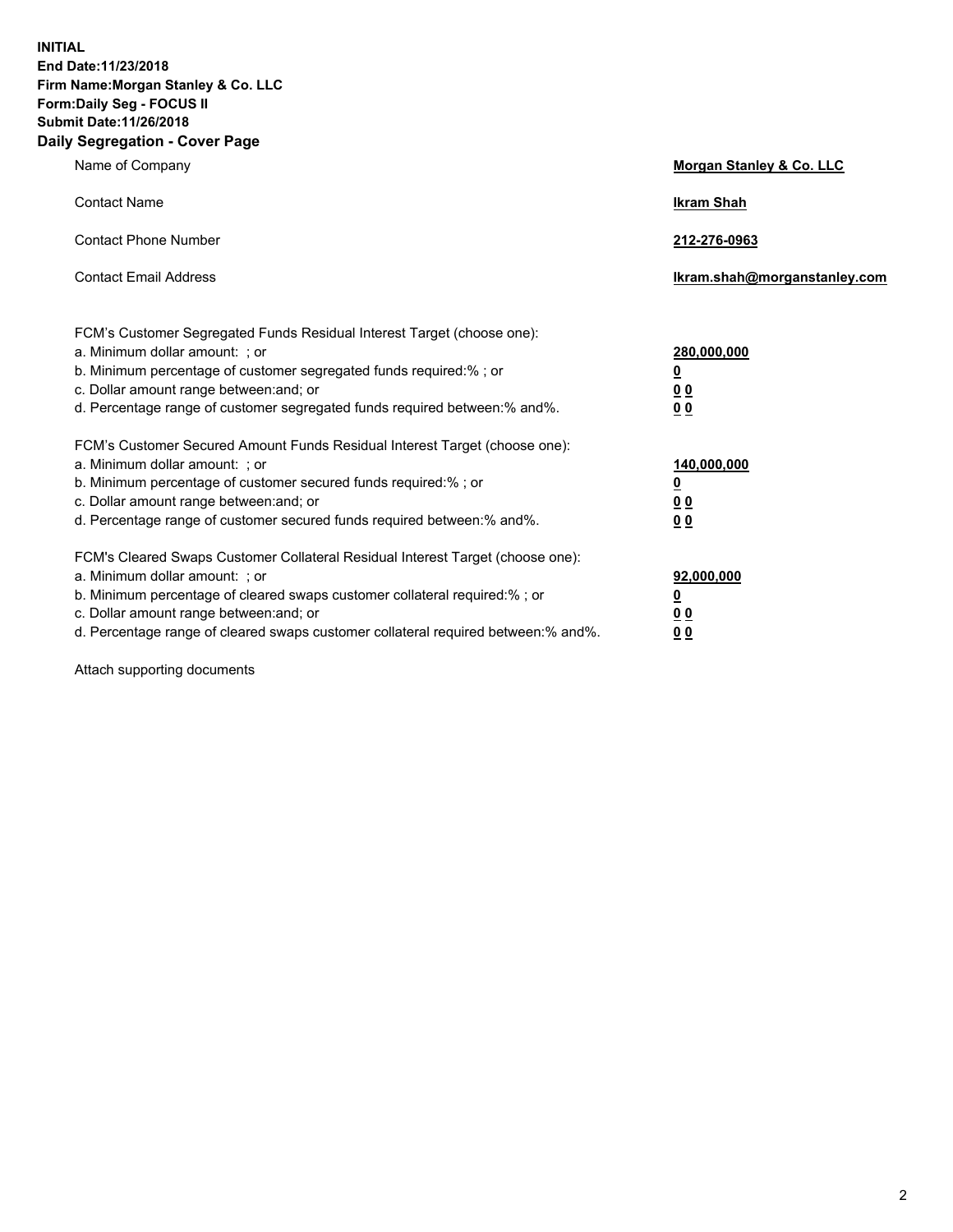## **INITIAL End Date:11/23/2018 Firm Name:Morgan Stanley & Co. LLC Form:Daily Seg - FOCUS II Submit Date:11/26/2018**

**Daily Segregation - Secured Amounts** Foreign Futures and Foreign Options Secured Amounts Amount required to be set aside pursuant to law, rule or regulation of a foreign government or a rule of a self-regulatory organization authorized thereunder 1. Net ledger balance - Foreign Futures and Foreign Option Trading - All Customers A. Cash **3,723,708,269** [7315] B. Securities (at market) **2,091,481,816** [7317] 2. Net unrealized profit (loss) in open futures contracts traded on a foreign board of trade **-1,098,485,131** [7325] 3. Exchange traded options a. Market value of open option contracts purchased on a foreign board of trade **16,346,823** [7335] b. Market value of open contracts granted (sold) on a foreign board of trade **-19,257,199** [7337] 4. Net equity (deficit) (add lines 1. 2. and 3.) **4,713,794,578** [7345] 5. Account liquidating to a deficit and account with a debit balances - gross amount **191,668,168** [7351] Less: amount offset by customer owned securities **-189,909,628** [7352] **1,758,540** 6. Amount required to be set aside as the secured amount - Net Liquidating Equity Method (add lines 4 and 5) 7. Greater of amount required to be set aside pursuant to foreign jurisdiction (above) or line 6. FUNDS DEPOSITED IN SEPARATE REGULATION 30.7 ACCOUNTS 1. Cash in banks A. Banks located in the United States **520,808,031** [7500] B. Other banks qualified under Regulation 30.7 **803,018,218** [7520] **1,323,826,249** 2. Securities A. In safekeeping with banks located in the United States **51,041,181** [7540] B. In safekeeping with other banks qualified under Regulation 30.7 **0** [7560] **51,041,181** [7570] 3. Equities with registered futures commission merchants A. Cash **6,896,155** [7580] B. Securities **0** [7590] C. Unrealized gain (loss) on open futures contracts **204,218** [7600] D. Value of long option contracts **0** [7610] E. Value of short option contracts **0** [7615] **7,100,373** [7620] 4. Amounts held by clearing organizations of foreign boards of trade A. Cash **0** [7640] B. Securities **0** [7650] C. Amount due to (from) clearing organization - daily variation **0** [7660] D. Value of long option contracts **0** [7670] E. Value of short option contracts **0** [7675] **0** [7680]

- 5. Amounts held by members of foreign boards of trade
	-
	-
	- C. Unrealized gain (loss) on open futures contracts **-1,098,689,348** [7720]
	- D. Value of long option contracts **16,346,823** [7730]
	-
- 6. Amounts with other depositories designated by a foreign board of trade **0** [7760]
- 7. Segregated funds on hand **0** [7765]
- 8. Total funds in separate section 30.7 accounts **4,910,639,965** [7770]
- 9. Excess (deficiency) Set Aside for Secured Amount (subtract line 7 Secured Statement Page 1 from Line 8)
- 10. Management Target Amount for Excess funds in separate section 30.7 accounts **140,000,000** [7780]
- 11. Excess (deficiency) funds in separate 30.7 accounts over (under) Management Target **55,086,847** [7785]

**0** [7305]

[7354] **4,715,553,118** [7355]

**4,715,553,118** [7360]

[7530]

 A. Cash **2,589,831,251** [7700] B. Securities **2,040,440,635** [7710] E. Value of short option contracts **-19,257,199** [7735] **3,528,672,162** [7740] **195,086,847** [7380]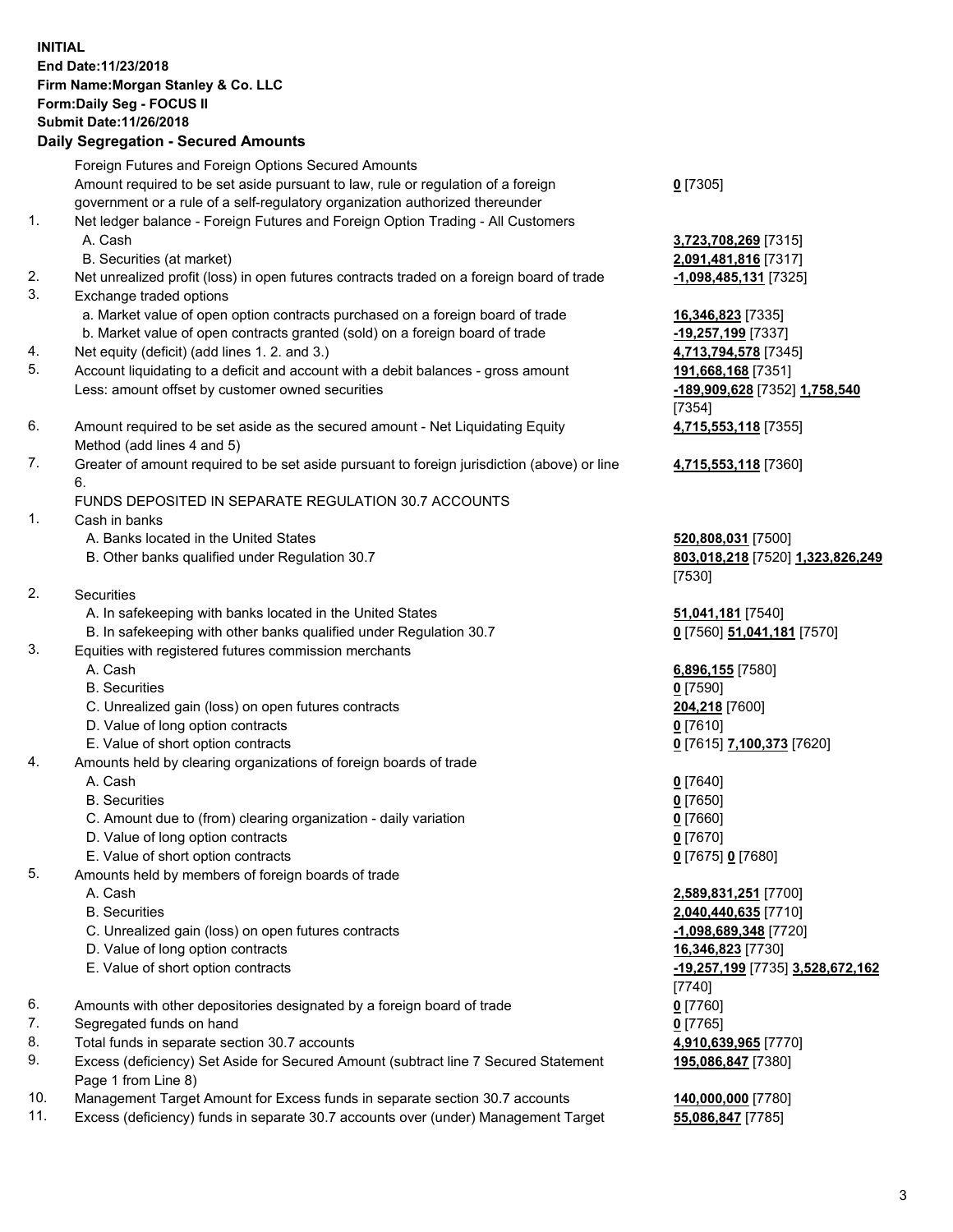**INITIAL End Date:11/23/2018 Firm Name:Morgan Stanley & Co. LLC Form:Daily Seg - FOCUS II Submit Date:11/26/2018 Daily Segregation - Segregation Statement** SEGREGATION REQUIREMENTS(Section 4d(2) of the CEAct) 1. Net ledger balance A. Cash **14,005,958,076** [7010] B. Securities (at market) **6,922,580,265** [7020] 2. Net unrealized profit (loss) in open futures contracts traded on a contract market **-4,221,338,034** [7030] 3. Exchange traded options A. Add market value of open option contracts purchased on a contract market **377,150,722** [7032] B. Deduct market value of open option contracts granted (sold) on a contract market **-613,958,198** [7033] 4. Net equity (deficit) (add lines 1, 2 and 3) **16,470,392,831** [7040] 5. Accounts liquidating to a deficit and accounts with debit balances - gross amount **766,855,273** [7045] Less: amount offset by customer securities **-765,317,797** [7047] **1,537,476** [7050] 6. Amount required to be segregated (add lines 4 and 5) **16,471,930,307** [7060] FUNDS IN SEGREGATED ACCOUNTS 7. Deposited in segregated funds bank accounts A. Cash **4,455,002,615** [7070] B. Securities representing investments of customers' funds (at market) **0** [7080] C. Securities held for particular customers or option customers in lieu of cash (at market) **607,961,735** [7090] 8. Margins on deposit with derivatives clearing organizations of contract markets A. Cash **5,866,372,939** [7100] B. Securities representing investments of customers' funds (at market) **0** [7110] C. Securities held for particular customers or option customers in lieu of cash (at market) **6,314,618,530** [7120] 9. Net settlement from (to) derivatives clearing organizations of contract markets **-209,033,971** [7130] 10. Exchange traded options A. Value of open long option contracts **377,150,722** [7132] B. Value of open short option contracts **and the set of our of the set of our of the set of our of the set of the set of the set of the set of the set of the set of the set of the set of the set of the set of the set of th** 11. Net equities with other FCMs A. Net liquidating equity **5,437,933** [7140] B. Securities representing investments of customers' funds (at market) **0** [7160] C. Securities held for particular customers or option customers in lieu of cash (at market) **0** [7170] 12. Segregated funds on hand **0** [7150] 13. Total amount in segregation (add lines 7 through 12) **16,803,552,305** [7180] 14. Excess (deficiency) funds in segregation (subtract line 6 from line 13) **331,621,998** [7190]

- 15. Management Target Amount for Excess funds in segregation **280,000,000** [7194]
- 16. Excess (deficiency) funds in segregation over (under) Management Target Amount Excess

**51,621,998** [7198]